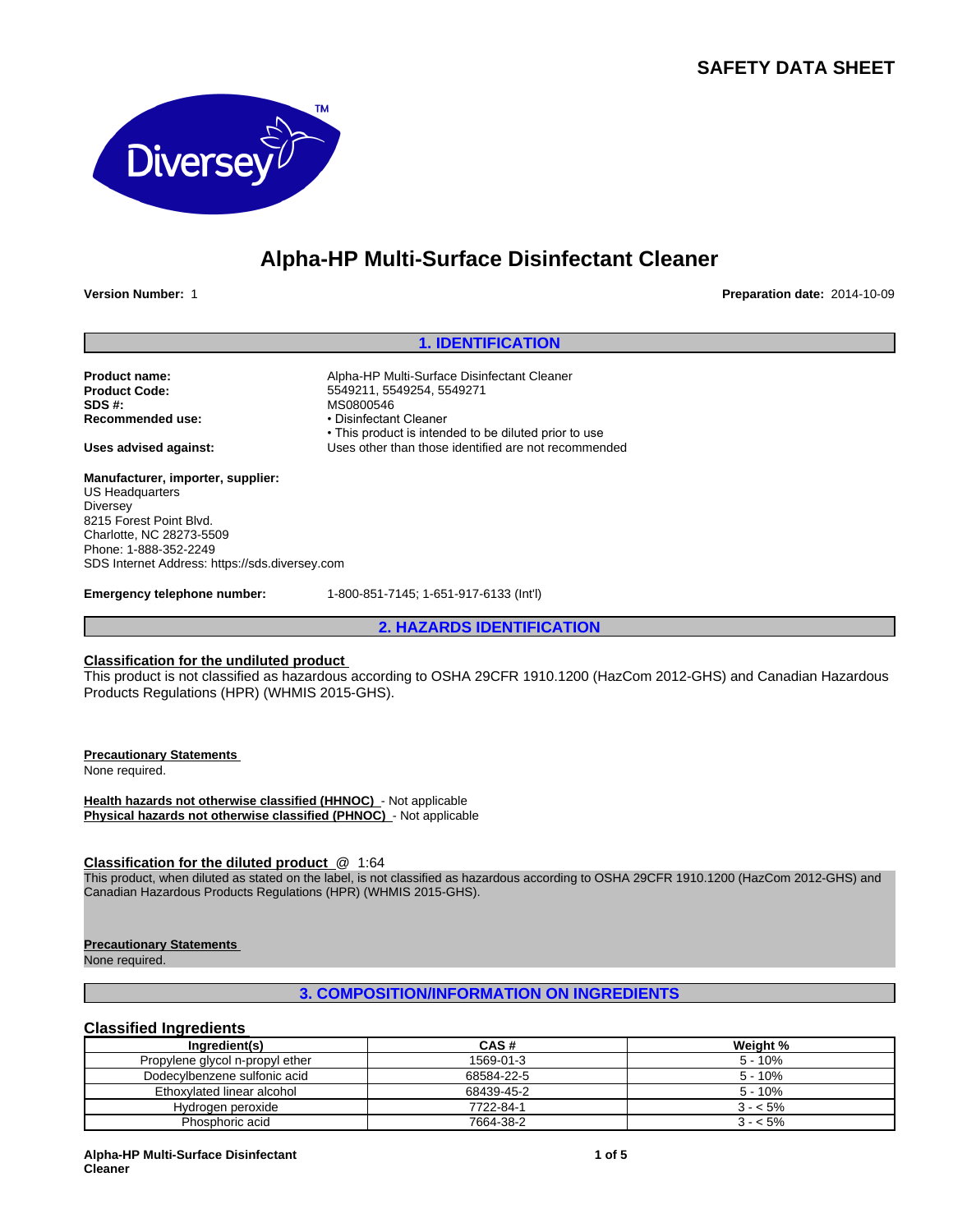## **4. FIRST AID MEASURES**

## **Undiluted Product:**

**Eyes:** Rinse with plenty of water. If irritation occurs and persists, get medical attention. **Skin:** No specific first aid measures are required. **Inhalation:** No specific first aid measures are required. **Ingestion:** Rinse mouth with water. **Notes to physician:** Probable mucosal damage may contraindicate the use of gastric lavage.

**Most Important Symptoms/Effects:** No information available. **Immediate medical attention and special treatment needed** Not applicable.

#### **Diluted Product:**

**Eyes:** Rinse with plenty of water If irritation occurs and persists, get medical attention. **Skin:** No specific first aid measures are required **Inhalation:** No specific first aid measures are required **Ingestion:** Rinse mouth with water.

## **5. FIRE-FIGHTING MEASURES**

**Specific methods:** No special methods required **Specific hazards:** Not applicable.

**Suitable extinguishing media:** The product is not flammable. Extinguish fire using agent suitable for surrounding fire.

**Special protective equipment for firefighters:** As in any fire, wear self-contained breathing apparatus pressure-demand, MSHA/NIOSH (approved or equivalent) and full protective gear.

**Extinguishing media which must not be used for safety reasons:** No information available.

## **6. ACCIDENTAL RELEASE MEASURES**

**Environmental precautions and clean-up methods:**

**Personal precautions:** No special measures required. Use appropriate containment to avoid environmental contamination. Clean-up methods - large spillage. Absorb spill with inert material (e.g. dry sand or earth), then place in a chemical waste container. Use a water rinse for final clean-up.

#### **7. HANDLING AND STORAGE**

**Handling:** Do not taste or swallow. Avoid contact with skin, eyes and clothing. Wash hands thoroughly with soap and water before eating, drinking, chewing gum, using tobacco or using the toilet and after handling product. Remove and wash contaminated clothing and footwear before re-use. Mix only with water. DO NOT MIX WITH AMMONIA, BLEACH, OR OTHER CHLORINATED COMPOUNDS. May react to release hazardous gases. FOR COMMERCIAL AND INDUSTRIAL USE ONLY.

**Storage:** Store in well-ventilated area. Keep from freezing. Do not contaminate food or feed by storage or disposal. KEEP OUT OF REACH OF CHILDREN.

**Aerosol Level (if applicable) :** Not applicable.

**8. EXPOSURE CONTROLS / PERSONAL PROTECTION**

**Exposure Guidelines:** This product, as supplied, does not contain any hazardous materials with occupational exposure limits established by the region specific regulatory bodies.

**Undiluted Product: Engineering measures to reduce exposure:** General room ventilation is adequate.

**Personal Protective Equipment**<br> **Eye protection:** 

No personal protective equipment required under normal use conditions. **Hand protection:** No personal protective equipment required under normal use conditions. **Skin and body protection:** No personal protective equipment required under normal use conditions.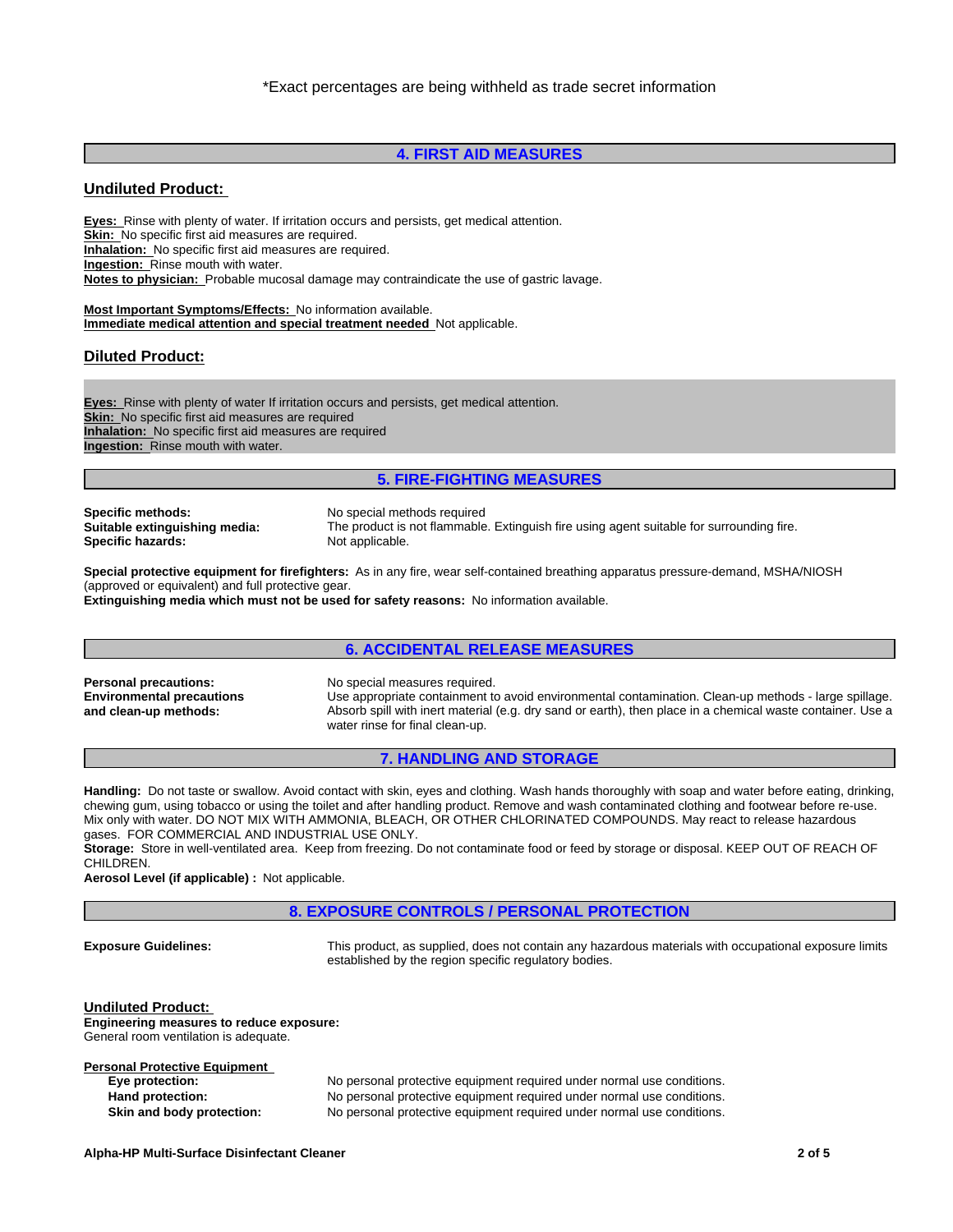**Respiratory protection:** No personal protective equipment required under normal use conditions. **Hygiene measures:** Handle in accordance with good industrial hygiene and safety practice.

#### **Diluted Product:**

**Engineering measures to reduce exposure:** Good general ventilation should be sufficient to control airborne levels

# **Personal Protective Equipment**<br>Eye protection:

**Eye protection:** No personal protective equipment required under normal use conditions.<br> **Hand protection:** No personal protective equipment required under normal use conditions. **Hand protection:** No personal protective equipment required under normal use conditions.<br> **Skin and body protection:** No personal protective equipment required under normal use conditions. No personal protective equipment required under normal use conditions. **Respiratory protection:** No personal protective equipment required under normal use conditions. **Hygiene measures:** Handle in accordance with good industrial hygiene and safety practice.

## **9. PHYSICAL AND CHEMICAL PROPERTIES**

| <b>Physical State: Liquid</b>                                            | <b>Color:</b> Clear. Colorless                                           |
|--------------------------------------------------------------------------|--------------------------------------------------------------------------|
| <b>Evaporation Rate: No information available</b>                        | <b>Odor: Citrus</b>                                                      |
| <b>Odor threshold:</b> No information available.                         | <b>Boiling point/range: Not determined</b>                               |
| <b>Melting point/range: Not determined</b>                               | <b>Decomposition temperature:</b> Not determined Not applicable          |
| Autoignition temperature: No information available                       | <b>Solubility: Completely Soluble</b>                                    |
| <b>Solubility in other solvents:</b> No information available            | Relative Density (relative to water): 1.036                              |
| Density: 8.64 lbs/gal 1.036 Kg/L                                         | Vapor density: No information available                                  |
| <b>Bulk density:</b> No information available                            | Vapor pressure: No information available.                                |
| <b>Flash point (°F):</b> > 200 °F > 93.3 °C                              | <b>Partition coefficient (n-octanol/water):</b> No information available |
| Dilution Flash Point (°F): > 200 °F > 93.3 °C                            | Viscosity: No information available                                      |
| Elemental Phosphorus: 1.12 % by wt.                                      | <b>VOC:</b> 8.34 % $*$                                                   |
| pH: 1.0                                                                  | VOC % by wt. at use dilution $0.13 \%$ *                                 |
| <b>Dilution pH: 2.05 @ 1:64</b>                                          | <b>Flammability (Solid or Gas): Not applicable</b>                       |
| <b>Corrosion to metals: Not corrosive</b>                                | <b>Sustained combustion: Not applicable</b>                              |
| <b>Explosion limits: - upper:</b> Not determined - lower: Not determined |                                                                          |

\* - Title 17, California Code of Regulations, Division 3, Chapter 1, Subchapter 8.5, Article 2, Consumer Products, Sections 94508

#### **10. STABILITY AND REACTIVITY**

| Not Applicable                                                                                    |
|---------------------------------------------------------------------------------------------------|
| The product is stable                                                                             |
| Oxygen.                                                                                           |
| Incompatible with bases. Ammonia. Oxidizing agents. Do not mix with chlorinated products (such as |
| bleach).                                                                                          |
| Do not mix with any other product or chemical.                                                    |
|                                                                                                   |

**11. TOXICOLOGICAL INFORMATION**

#### **Information on likely routes of exposure:**

Eye contact, Skin contact, Ingestion, Inhalation

#### **Delayed, immediate, or chronic effects and symptoms from short and long-term exposure**

**Skin contact:** Unlikely to be irritant in normal use. **Eye contact:** Unlikely to be irritant in normal use. **Ingestion:** No information available. **Inhalation:** No information available. **Sensitization:** No known effects. **Target Organs (SE):** None known **Target Organs (RE):** None known

#### **Numerical measures of toxicity**

| ATE - Oral (mg/kg):                 | >5000 |
|-------------------------------------|-------|
| ATE - Dermal (mq/kq):               | >5000 |
| ATE - Inhalatory, mists (mq/l):     | >20   |
| ATE - Inhalatory, vapors (mg/l): 47 |       |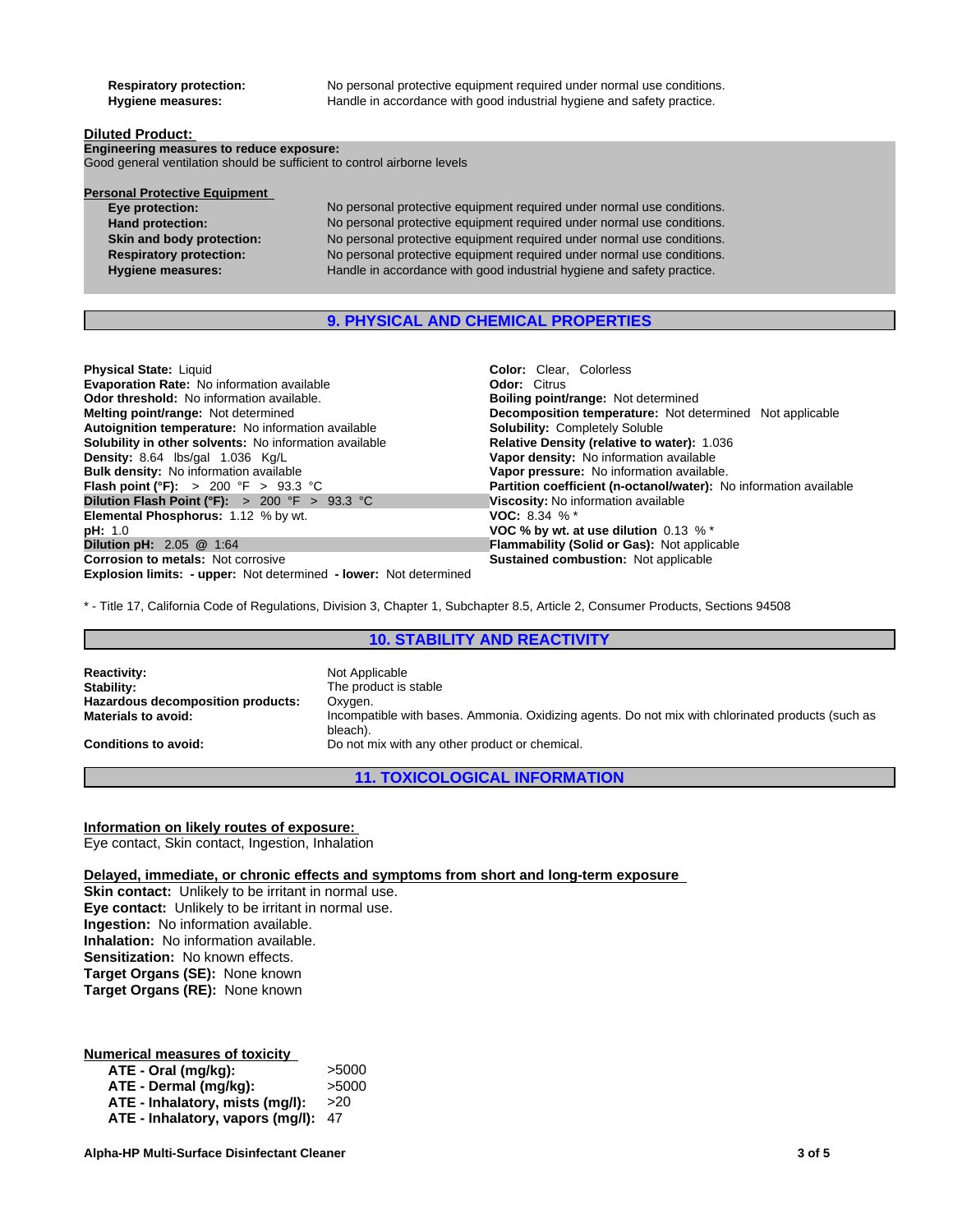## **12. ECOLOGICAL INFORMATION**

**Ecotoxicity:** No information available.

**Persistence and Degradability:** No information available.

**Bioaccumulation:** No information available.

## **13. DISPOSAL CONSIDERATIONS**

Do not contaminate water, food, or feed by storage or disposal.

#### **Waste from residues / unused products (undiluted product):**

Pesticide wastes are acutely hazardous. Improper disposal of excess pesticide, spray mixture, or rinsate is a violation of Federal Law. If these wastes cannot be disposed of by use according to label instructions contact your State Pesticide or Environmental Control Agency, or the Hazardous Waste reporesentative at the nearest EPA Regional Office for guidance. This product, as sold, if discarded or disposed, is a hazardous waste according to Federal regulations (40 CFR 261.4 (b)(4)). Under RCRA, it is the responsibility of the user of the product to determine, at the time of disposal, whether the waste solution meets RCRA criteria for hazardous waste. Dispose in compliance with all Federal, state, provincial, and local laws and regulations.

#### **Waste from residues / unused products (diluted product):**

This product, when diluted as stated on this SDS, is not a hazardous waste according to Federal regulations (40 CFR 261.4 (b)(4)). Under RCRA, it is the responsibility of the user of the product to determine, at the time of disposal, whether the waste solution meets RCRA criteria for hazardous waste. Dispose in compliance with all Federal, state, provincial, and local laws and regulations.

**Pesticide Storage:** Refer to product label.

**Pesticide Disposal:** Refer to product label.

**Container Disposal:** Refer to product label.

**RCRA Hazard Class (undiluted product):** D002 Corrosive Waste. **RCRA Hazard Class (diluted product):** Not Regulated.

#### **14. TRANSPORT INFORMATION**

**DOT/TDG/IMDG:** Proper shipping descriptions can vary by pack size. Please refer to the Diversey HazMat Library, http://naextranet.diversey.com/dot/, for up to date shipping information.

**DOT (Ground) Bill of Lading Description:** NON REGULATED ITEM

#### **IMDG (Ocean) Bill of Lading Description:** NON REGULATED ITEM

## **15. REGULATORY INFORMATION**

#### **International Inventories at CAS# Level**

All components of this product are listed on the following inventories: U.S.A. (TSCA).

## **U.S. Regulations**

## **EPA Reg. No. :** 70627-62

This chemical is a pesticide product registered by the United States Environmental Protection Agency and is subject to certain labeling requirements under federal pesticide law. These requirements differ from the classification criteria and hazard information required for safety data sheets (SDS), and for workplace labels of non-pesticide chemicals. The hazard information required on the pesticide label is reproduced below. The pesticide label also includes other important information, including directions for use.

CAUTION: Harmful if swallowed. Causes moderate eye irritation. Avoid contact with eyes or clothing. Wear chemical splash-proof goggles or face shield. Wash thoroughly with soap and water after handling and before eating, drinking, chewing gum, using tobacco or using the toilet.